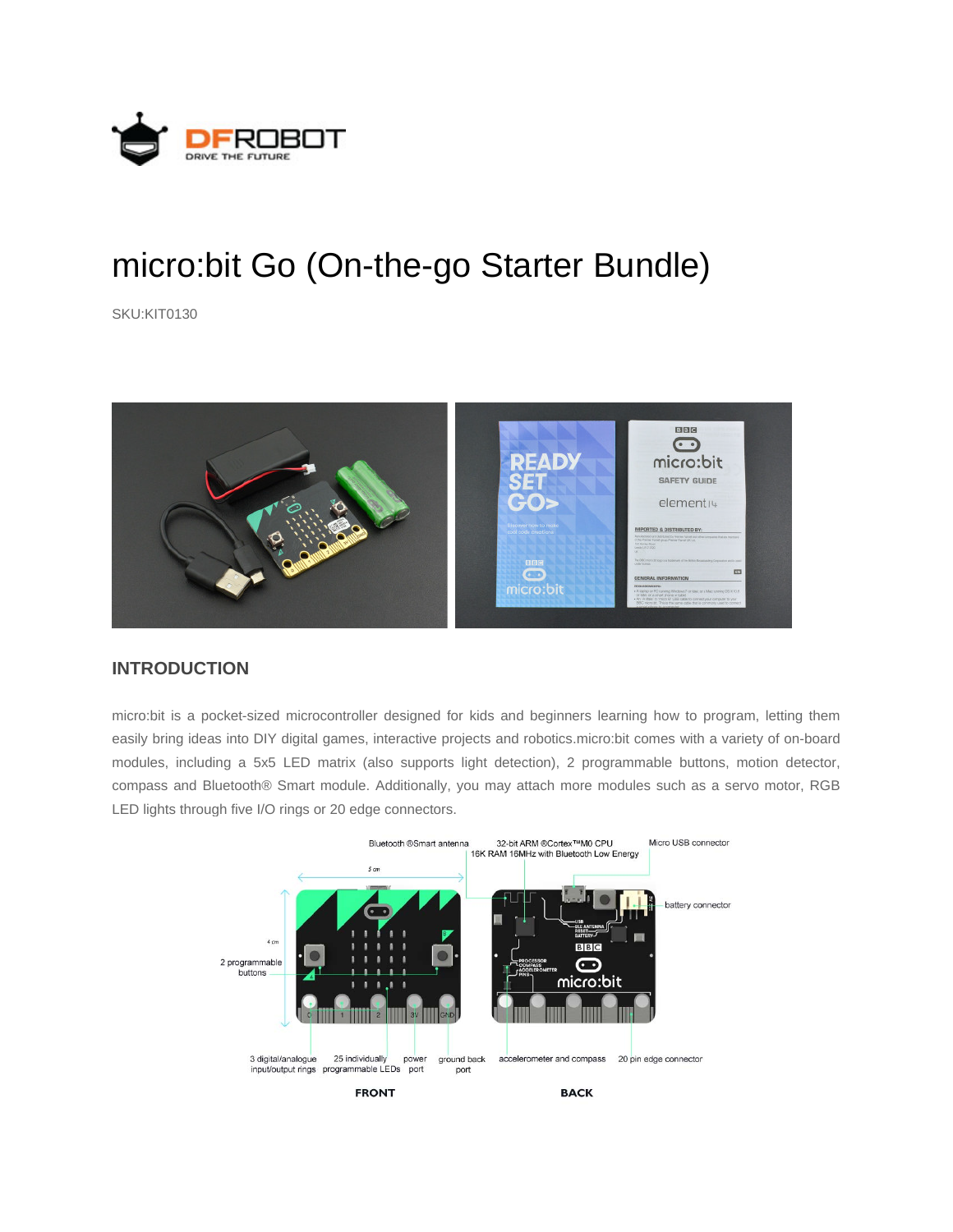And here comes the **micro:bit Go bundle**, an on-the-go starter kit with **USB cable, 2AAA batteries** and **battery holder**, allowing you to upload program and carry it around right after the unboxing. micro:bit can be programmed with Microsoft Blocks Editor via graphical editor or JavaScript editor. The Microsoft Blocks Editor is available on Windows, macOS, IOS and Android, supporting wireless programming via mobile devices.





*micro:bit heart rate monitor*



*micro:bit game pad*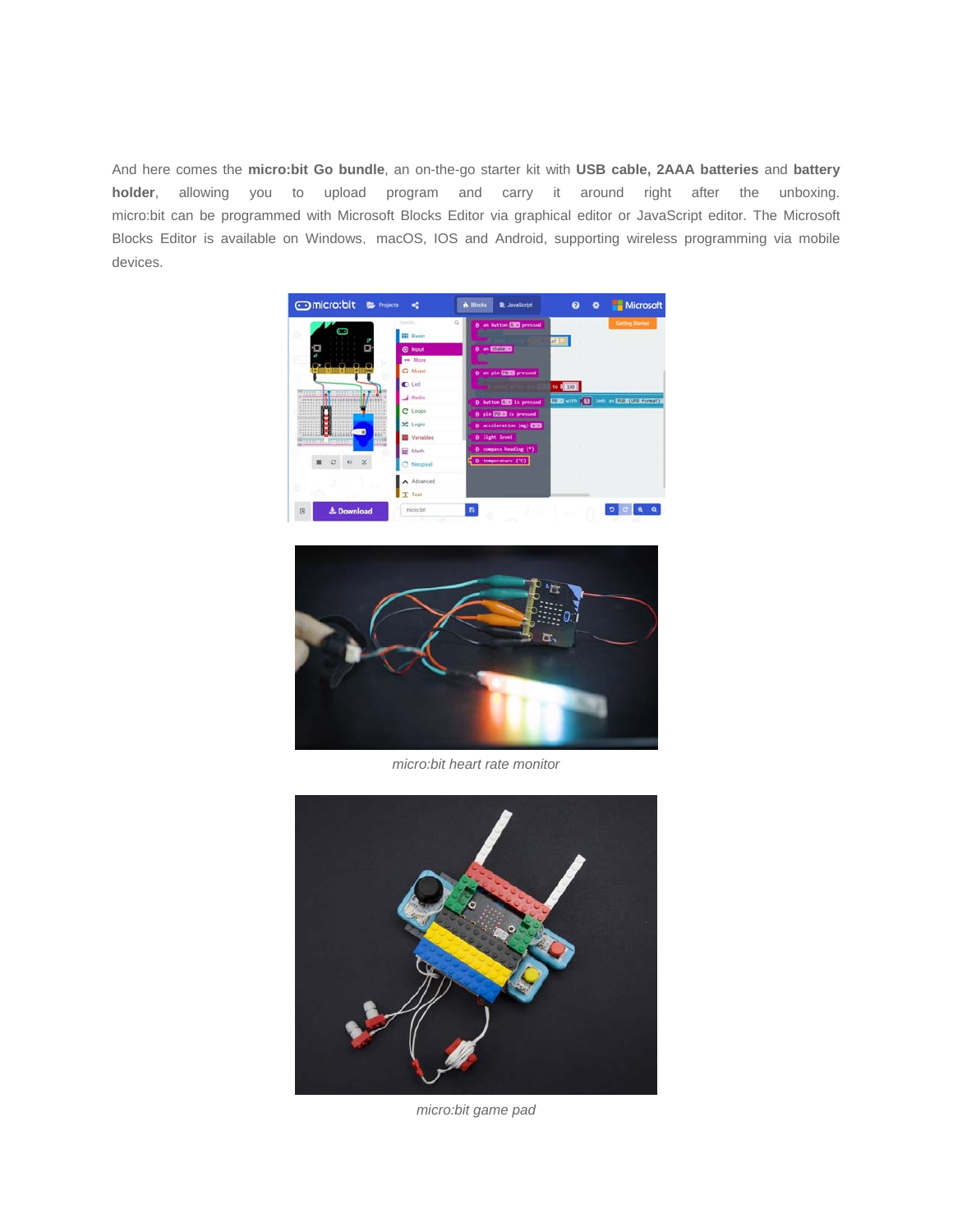

*micro:bit robot*

## **FEATURES**

- A variety of on-board modules
- Expandable for additional sensors or actuators
- Graphical drag and drop code editor
- Easy and smooth program uploading
- Bluetooth wireless programming uploading
- Bluetooth Wireless communication

#### **SPECIFICATION**

**Microprocessor:** 32-bit ARM® Cortex™ M0 CPU

 **A 5x5 LED matrix with 25 red LEDs** to light up. Each LED is individually programmable and can display animated patterns, scrolling text and alphanumeric characters

 **Two programmable buttons.** The micro:bit can detect either of its two buttons being pressed and unpressed, and can be programmed to act on that or send the information to another device. Use them as a games controller, or control music on a smartphone.

 **On-board motion detector** or 3-AXIS digital accelerometer that can detect movement and tell other devices you're on the go. It measures on 3 axes, X, Y, Z, and sends back the data in milli-gs. The micro:bit can react to this data and tell other devices it is moving. The device will also detect a small number of standard actions, eg shake, tilt and freefall. Turn the micro:bit into a spirit level. Use it for motion-activated games. Have your micro:bit light up when something is moved.